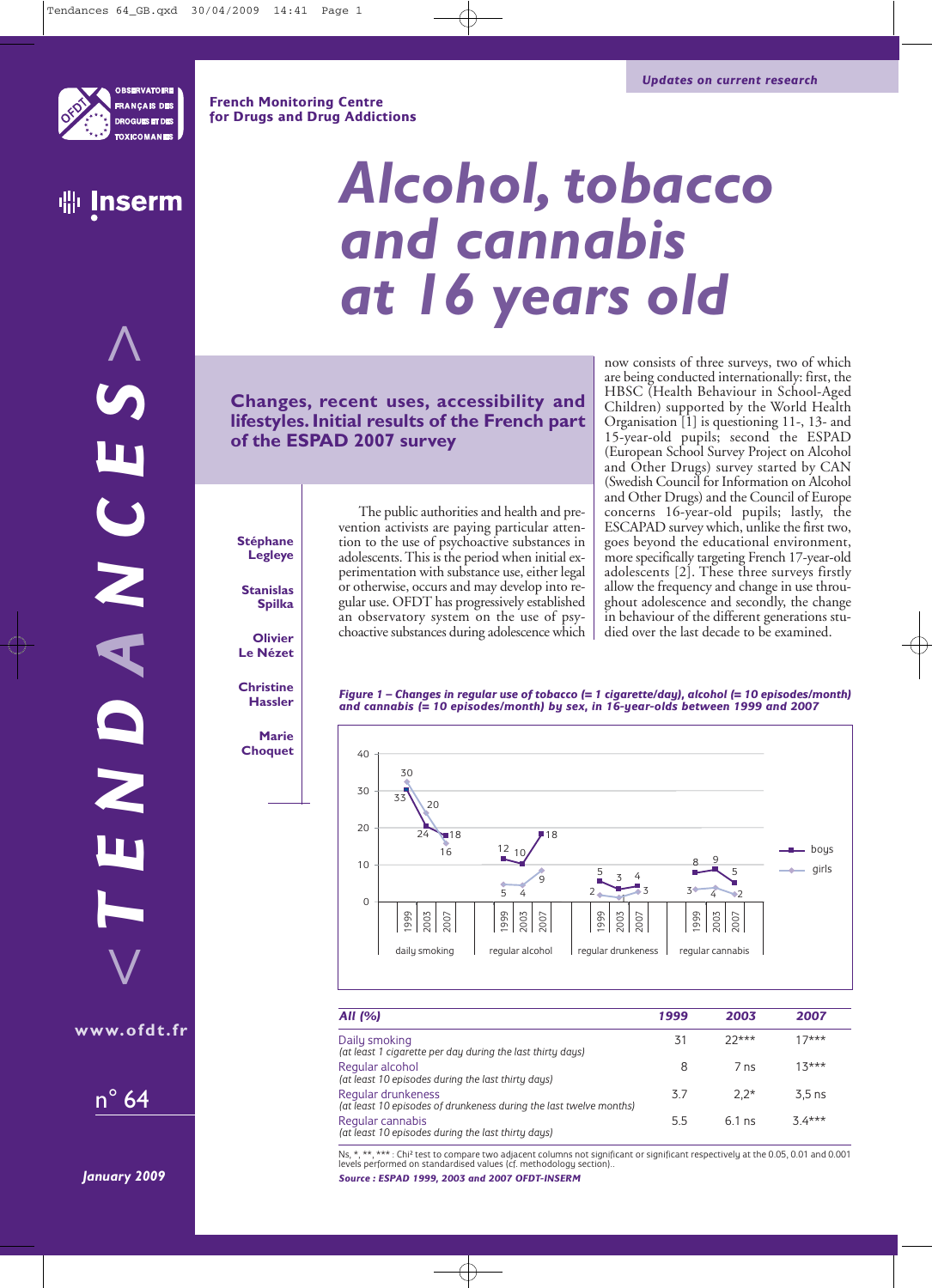This issue of Tendances presents the initial French results on tobacco, alcohol and cannabis use from the last ESPAD survey which was conducted during the first three months of 2007. It updates the changes in use of these psychoactive substances in relation to the two previous surveys: ESPAD 1999 and 2003 (uses of the less commonly used substances will be described later). In its last section, it also presents a few descriptive findings on the sociability<sup>1</sup>, leisure activities and school life of the pupils questioned. This section is in direct response to the repeated comments by the pupils questioned in the pre-tests who emphasised the importance of considering all of the subjects which concerned them. These preliminary results will be supplemented by two reports during 2009; the first will involve all of the European results and the second will provide details of the French results.

### **Recent changes (1999-2007) in psychoactive substance use in 16-year-olds**

A continuous fall in daily tobacco use occurred over the period 1999-2007 [3], al-

though the fall in cannabis use is only seen between 2003 and 2007. These results differ according to gender: tobacco use fell continuously in girls, whereas there was a levelling off in boys between 2003 and 2007: the fall was significant in boys for cannabis (8% in 1999 vs. 5% in 2007, p<0.01), but not in girls. The rise in alcohol use is only clearly apparent between 2003 and 2007. In addition, although the numbers of episodes of drunkenness appear to have risen between 2003 and 2007, they remained stable over the entire period from 1999 to 2007.

Experimentation shows the same trends: a large and continuous fall is seen for tobacco (from 77% to 60% between 1999 and 2007), a lesser fall for cannabis (from 35% to 31% between 1999 and 2007) and a very slight rise for alcohol (86% in 1999 vs. 88% in 2007). These changes, however, differ depending on the substance considered. Hence, whilst the fall in smoking has been continuous and significant over the entire period, the fall in cannabis use is far less marked and follows an earlier rise. Conversely, only regular alcohol use (?10/month) showed an overall rise over the entire period (8% in 1999 vs. 13% in 2007). Beyond these prevalence figures, girls and boys differed in the substances which they used regularly.

Tobacco remains the leading substance used regularly by girls, whereas the proportions of smokers and drinkers amongst boys are now equal.

## **Use of psychoactive substances in 2007 in 16-year-olds**

In 2007, six out of ten 16-year-old adolescents (58% of boys and 61% of girls) reported that they had already smoked at least one cigarette during their life. One out of six adolescents smoked daily, with no difference between the sexes. A new question was introduced in 2007 in the French questionnaire on use of tobacco with a nargileh (chicha, water pipe, etc.). Whilst one out of three 16 year-old pupils (35% of boys, 33% of girls) reported that they had already used tobacco through a nargileh, again with no difference between the sexes, only 4% had only experimented with tobacco in this form. Use of a pipe, chewing tobacco or snuff is still anecdotal [4]. Including nargileh use, experimentation with tobacco rises to 64%, compared to 60% for cigarettes alone in 16-year-olds and does not change the general falling trend.

#### *Table 1 – Use of tobacco, alcohol and cannabis by sex in 2007 (% and sex ratio)*

|                                                         | <b>Boys</b> | <b>Girls</b> | <b>Sex ratio</b>  | All |
|---------------------------------------------------------|-------------|--------------|-------------------|-----|
|                                                         | %           | %            |                   | %   |
| <b>Tobacco</b>                                          |             |              |                   |     |
| Experimentation (>1 episode / lifetime) cigarette       | 58          | 61           | $0.9$ ns          | 60  |
| Occasional cigarettes use                               | 11          | 15           | $0.7**$           | 13  |
| Daily cigarettes use $( \geq 1$ /jour)                  | 18          | 16           | $1.1$ ns          | 17  |
| Daily use of more than 10 cigarettes                    | 5           | 4.6          | $1.1$ ns          | 4.8 |
| Alcohol and drunkeness                                  |             |              |                   |     |
| Experimentation (≥1 episode / lifetime) alcohol         | 89          | 88           | 1.0 <sub>ns</sub> | 88  |
| Alcohol >1 episode / year                               | 82          | 81           | 1.0 <sub>ns</sub> | 81  |
| Recent alcohol (>1 episode / month)                     | 66          | 62           | $1.1*$            | 64  |
| Regular use (>10 /month) alcohol                        | 18          | 9            | $2.1***$          | 13  |
| Experimentation (>1 episode / lifetime) drunkeness      | 47          | 45           | $1.1$ ns          | 46  |
| Drunkeness >1 / year                                    | 37          | 35           | $1.1$ ns          | 36  |
| Regular drunkeness (>10 /year)                          | 4.2         | 2.7          | $1.6*$            | 3.5 |
| 5 glasses and +/episode during the month $(> 1$ /mois)  | 44          | 34           | $1.3***$          | 39  |
| 5 glasses and +/episode during the month(>10/mois)      | 4.5         | 1.2          | $3.9***$          | 2.8 |
| <b>Cannabis</b>                                         |             |              |                   |     |
| Experimentation $( \geq 1$ episode / lifetime) cannabis | 35          | 27           | $1.3***$          | 31  |
| Cannabis >1 episode / year                              | 28          | 21           | $1.3***$          | 24  |
| Cannabis récent (>1 episode / month)                    | 18          | 12           | $1.5***$          | 15  |
| Regular use (≥10 /month). cannabis                      | 5.0         | 2.0          | $2.5***$          | 3.5 |

Ns, \*, \*\*, \*\*\*: Chi<sup>2</sup> test for comparison of sexes not significant and significant at 0.05, 0.01 and 0.001 respectively. *Source : ESPAD 2007 OFDT-INSERM*

**Experimentation or lifetime use** means that the person has already used a substance at least once in their life (=1 episode/lifetime).

**Regular drunkenness** means that the person has had at least ten episodes during the year (= 10 /year).

Other indications of use relate to the previous thirty days: **recent use** (at least one episode of use), **regular use of alcohol or cannabis** (at least ten episodes of use), **daily use** (at least once per day). These thresholds are the result of a rational choice but are, to some extent, arbitrary. They do not show the full diversity of frequencies of use and poorly distinguish actual situations which are sometimes very contrasting. They do, however, provide a simple description of practices in adolescence and are today used in many French and international analyses.

1. These questions on lifestyle are mostly French questions which were not always asked in the other iterations of the survey and it is not therefore possible to show their changes over time.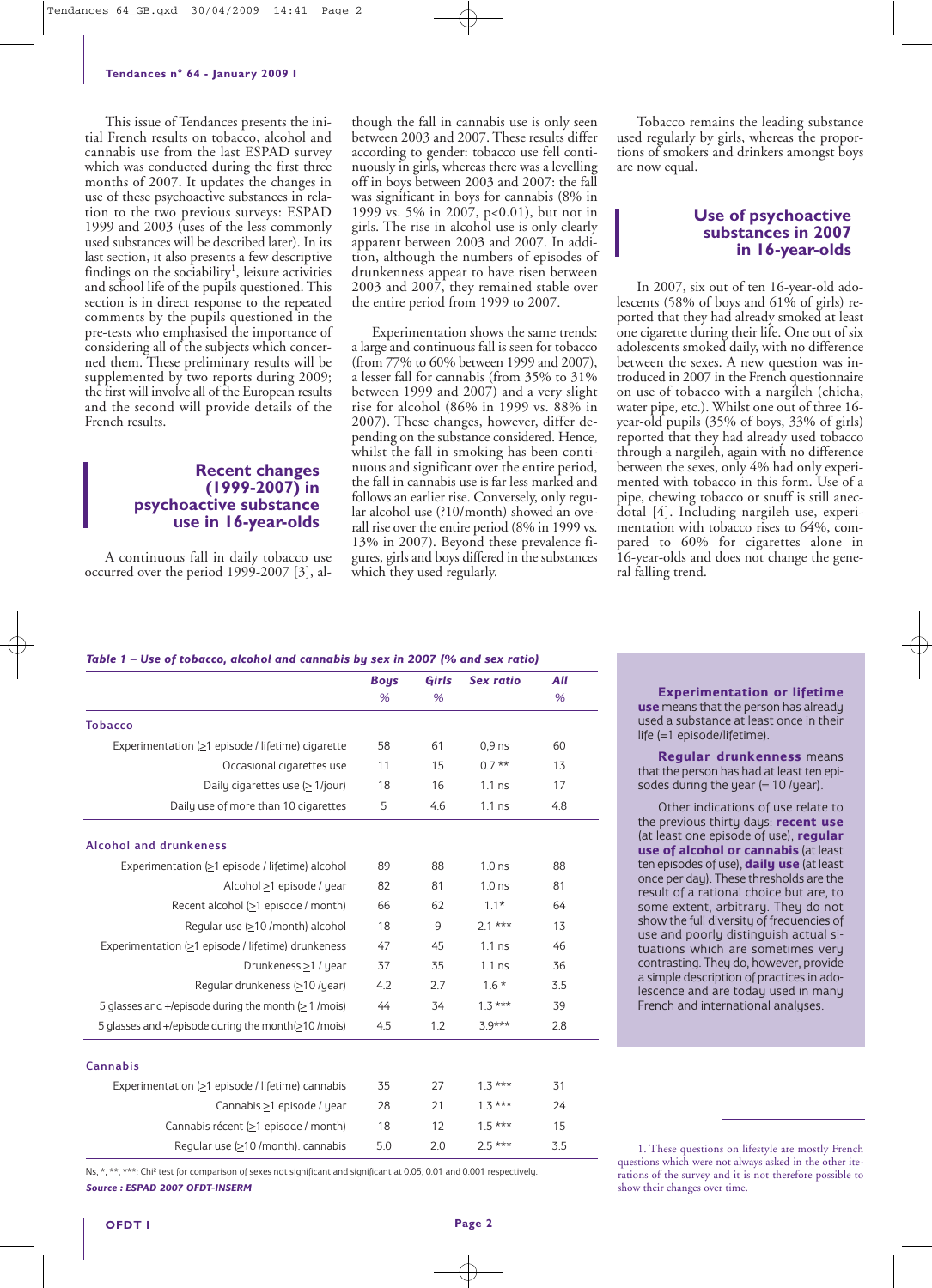#### *Table 2 – Lifetime use of tranquillisers/hypnotics, inhaled substances and concomitant use of alcohol and medicinal products or cannabis and sex ratio*

|                                | <b>Bous</b> |      | <b>Girls</b> Sex ratio | All |  |
|--------------------------------|-------------|------|------------------------|-----|--|
|                                | (96)        | (96) |                        | (%) |  |
| Tranguillisers, hypnotics      | 12          | 17   | 0.7 <sub>ns</sub>      | 15  |  |
| Inhaled substances             | 13          | 10   | $1.2**$                | 11  |  |
| Alcohol and cannabis           | 21          | 17   | 12ns                   | 19  |  |
| Alcohol and medicinal products | - 4         | 8    | $0.5$ ns               | 6   |  |

Ns, \*, \*\*, \*\*\*: Chi² test for comparison of sexes not significant and significant at 0.05, 0.01 and 0.001 respectively.

*Source : ESPAD 2007 OFDT-INSERM*

Alcohol was the most widely used substance (88% of 16-year-old pupils had already drunk alcohol in their life, with no distinction between the sexes). Despite its widespread use within the adolescent population, only one out of eight pupils regularly drank alcohol. This was very predominantly male behaviour: in 2007, almost one in five boys reported at least ten episodes during the month compared to one out of ten girls.

Slightly under half of the 16-year-old pupils reported that they had already been drunk in their life, more than a third (36%) during the last twelve months and 3.5% at least ten times over the same period. Like alcohol use itself, drunkenness was mostly a male trait although the difference between the sexes was less pronounced for drunkenness. Less than half of the young people (39%) reported that they had drunk 5 or more glasses on a single occasion over the last thirty days. This behaviour of intermittent alcohol abuse, which is clearly in excess of WHO recommendations and close to the Anglo-Saxon binge drinking, appears to be relatively rare in relation to alcohol consumption during the previous month (reported by 64% of pupils) and especially regular drinking: 3% of pupils reported that they had drunk five or more glasses on one occasion at least 10 times during the last thirty days whereas 13% said that they had drunk alcohol at least ten times during the same period. This behaviour also appears to be relatively different from drunkenness as slightly under half (42%) of those who reported it also described being drunk during the last thirty days.

Classification of drinks by the number of drinkers in the previous month showed that beers, champagne and spirits were the most popular drinks amongst 16-year-olds, with 47%, 42% and 41% of drinkers respectively. This trio of alcoholic drinks was markedly in front of cider, pre-mixes<sup>2</sup> and wine, the drinking prevalence of which were between 28% and 31%.

Approximately a third of 16-year-old pupils reported that they had already smoked cannabis during their life, one in seven during the previous month and 3.4% reported

2. Premixes (or alcopops) are drinks obtained by mixing sweetened drinks such as sodas or fruit juices with spirits. These drinks are characterised by between approximately 5° (the majority) and 8° and are sold in cans or bottles of 20 to 33 cl, mostly aimed at young people.

that they smoked regularly, i.e. at least ten times over the last thirty days. Compared to the girls, many more boys were involved and the more frequent the use, the greater the difference between the sexes: the sex ratio increased from 1.3 for experimentation to 2.5 for regular use.

Experimentation with non-prescription tranquilisers or hypnotics involved 15% of 16-year-old pupils; 11% experimented with inhaled substances. Concomitant use of alcohol and cannabis was reported by 19% of the young people and use of alcohol and psychotropic drugs by 6%. Repeated use/lifetime was rare except for the concomitant use of alcohol and cannabis, which 11% of respondents reported as having taken on several occasions. In most cases, these uses involved more boys than girls (with sex ratios of 1.1 to 1.6 depending on the substance). A single exception was use of tranquilisers and hypnotics (non-prescription) whether or not combined with alcohol which was a predominantly female behaviour.

## **Poly-experimentation versus regular combined use**

In 2007, only one out of eleven 16-yearold adolescents (9%) reported that they had never taken either alcohol, tobacco or cannabis in the course of their life (figure 2): 31% had only taken alcohol, 2% had only tried tobacco but 27% had already taken both. Almost one third (29%) reported that they had already taken all three substances in the course of their life. Only 0.7% of the young people reported that they had only taken tobacco and cannabis and less than 1.2% that they had only taken alcohol and cannabis. Whilst a large majority of adoles-

*Figure 2 – Changes in alcohol, tobacco and cannabis experimentation between 1999 and 2007 (%)*







*Sources : ESPAD 1999, 2003 and 2007, OFDT-INSERM*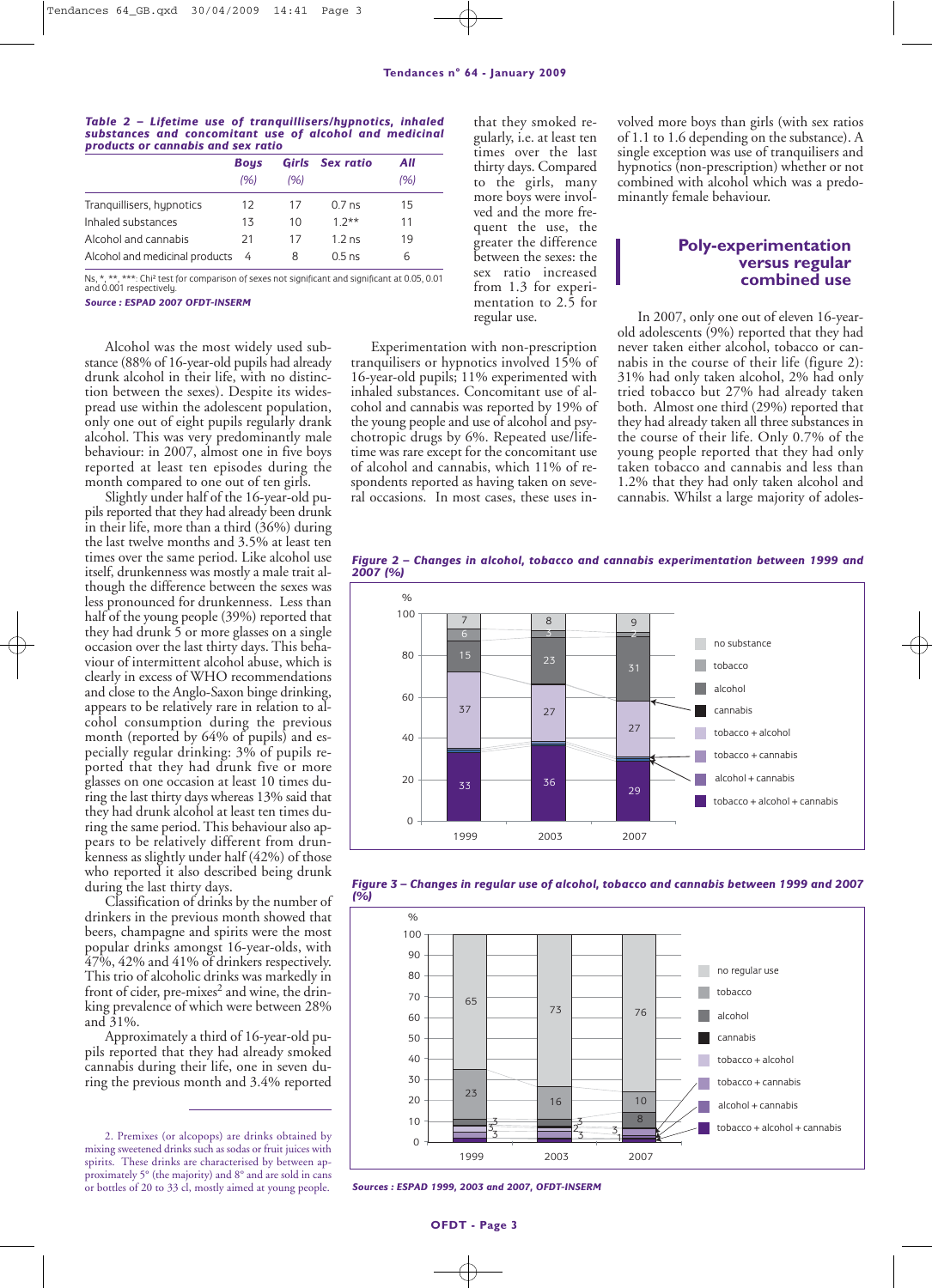|               | Table 3 – Accessibility of tobacco, alcoholic drinks, cannabis and other substances in 16- |  |  |  |  |  |
|---------------|--------------------------------------------------------------------------------------------|--|--|--|--|--|
| year-olds (%) |                                                                                            |  |  |  |  |  |

| $n = 2807$                | <b>Impossible</b><br>to<br>obtain | <b>Difficult</b><br>(fairly or very )<br>to obtain | <b>Easy</b><br>(easy or very )<br>to obtain | Don't<br>know |  |
|---------------------------|-----------------------------------|----------------------------------------------------|---------------------------------------------|---------------|--|
| Cigarettes                | 6                                 | 9                                                  | 70                                          | 16            |  |
| Beer                      | 8                                 | 11                                                 | 73                                          | 8             |  |
| Cider                     | 10                                | 12                                                 | 68                                          | 10            |  |
| Premix <sup>3</sup>       | 12                                | 14                                                 | 58                                          | 16            |  |
| Wine                      | 13                                | 14                                                 | 64                                          | 9             |  |
| Spirits                   | 14                                | 22                                                 | 55                                          | 9             |  |
| Champagne                 | 10                                | 22                                                 | 57                                          | 10            |  |
| Cannabis                  | 23                                | 23                                                 | 42                                          | 12            |  |
| Tranguillisers, hypnotics | 23                                | 28                                                 | 36                                          | 13            |  |
| Inhaled substances        | 27                                | 18                                                 | 39                                          | 15            |  |
|                           |                                   |                                                    |                                             |               |  |

#### *Source : ESPAD 2007 OFDT-INSERM*

cents reported poly-experimentation (i.e. accumulation of at least two of the substances-alcohol, tobacco and cannabis), the combinations mostly taken were tobacco and alcohol (27%) or tobacco, alcohol and cannabis (29%).

A change in poly-experimentation between 1999 and 2007 can be relatively easily inferred from the changes in levels of experimentation with the three substances. The proportion of young people who had only experimented with alcohol increased considerably (from 15% to 31%). The fall in tobacco and cannabis use is reflected in particular by the proportion of abstinent adolescents (i.e. those who report no alcohol, tobacco or cannabis use) increasing slightly from 7% to 9% between 1999 and 2007. Similarly, the proportion having taken both alcohol and tobacco fell from 37% in 1999 to 27% in 2007. Polyexperimentation with the three substances increased slightly between 1999 and 2003 (from 33% to 36%), followed by a large fall (from 36% to 29%). Experimentation with cannabis alone was extremely rare in the three iterations of the survey as was poly-experimentation with alcohol and cannabis, whereas poly-experimentation with tobacco and cannabis remained stable at less than 1%.

In 2007, 24% of pupils reported that they regularly took at least one substance during the previous thirty days (figure 3). The most common regular use was that of tobacco (10%) or alcohol (8%) alone whereas 7% of the pupils used at least two substances regularly (and were by definition regular polyusers). The most common combination was regular use of both alcohol and tobacco (3.4% of adolescents) ahead of tobacco and cannabis (1.5%) and the three substances together (1.4% of the age group). Regular alcohol and regular cannabis use together (without tobacco) was minimal (involving only 0.3% of the pupils questioned in the survey). Regular combined use therefore appears to be considerably less widespread than poly-experimentation, which appears to be more generally the norm.

Finally, between 1999 and 2007, the proportion of young people who used no substances regularly increased considerably from 65% to 76%. The structure of the regular users has changed since 1999 with a fall in "exclusive" daily smokers from 23% to 10% (i.e. without taking any other substance regularly) and a rise in "exclusive" daily drinkers from 3% to 8%. Combinations including tobacco and cannabis are therefore rarer in 2007, although the most common combination remains that of alcohol and tobacco which has remained more or less stable over time.

#### **Substance accessibility**

The ESPAD survey examined beliefs about the perceived accessibility of a substance using the question: "*if you wanted to, would*

*it be difficult for you to get hold of [the substance]*? with the answer options "*impossible; very difficult; fairly difficult; fairly easy; very easy; don't know*".

The three substances perceived as being the easiest to access were cigarettes, beer and cider: more than 68% of pupils felt that these were easy to obtain. By comparison, 42% felt they could easily obtain cannabis. The perceived accessibility of cannabis, the leading illegal substance used, divided the pupils into two similar categories, 46% considering, conversely, that it would be difficult or impossible for them to obtain it. Overall, all alcoholic drinks were thought of as being relatively accessible by a large proportion of pupils. Of course, some pupils reported that they would not know whether it would be easy or not for them to obtain one of the substances described. This applied to 10% of pupils for cannabis. More surprisingly, whereas 70% of pupils felt that it would be easy for them to obtain cigarettes, 16% reported they did not know. This relatively high proportion of undecided pupils for the leading psychoactive substance used on an everyday basis may be due to the latest smoking prevention measures which in particular prohibit the sale of tobacco to minors under 16 years old and have been in force since September 2004 [5].

## **Pastimes and lifestyle**

In 2007 a very large majority of pupils (82%) reported that they surfed the Internet at least once a week either to exchange messages, play games or listen to music. Of these, 70% did so daily. These results should be compared with the 79% of pupils who also reported that they had access to a computer at home with Internet access (11% had access to a computer not connected to the Internet).



*Figure 4 – Changes in pastime frequencies between 1999 and 2007 in 16-year-olds (%)*

3. See previous note. *Source : ESPAD 2007 OFDT-INSERM*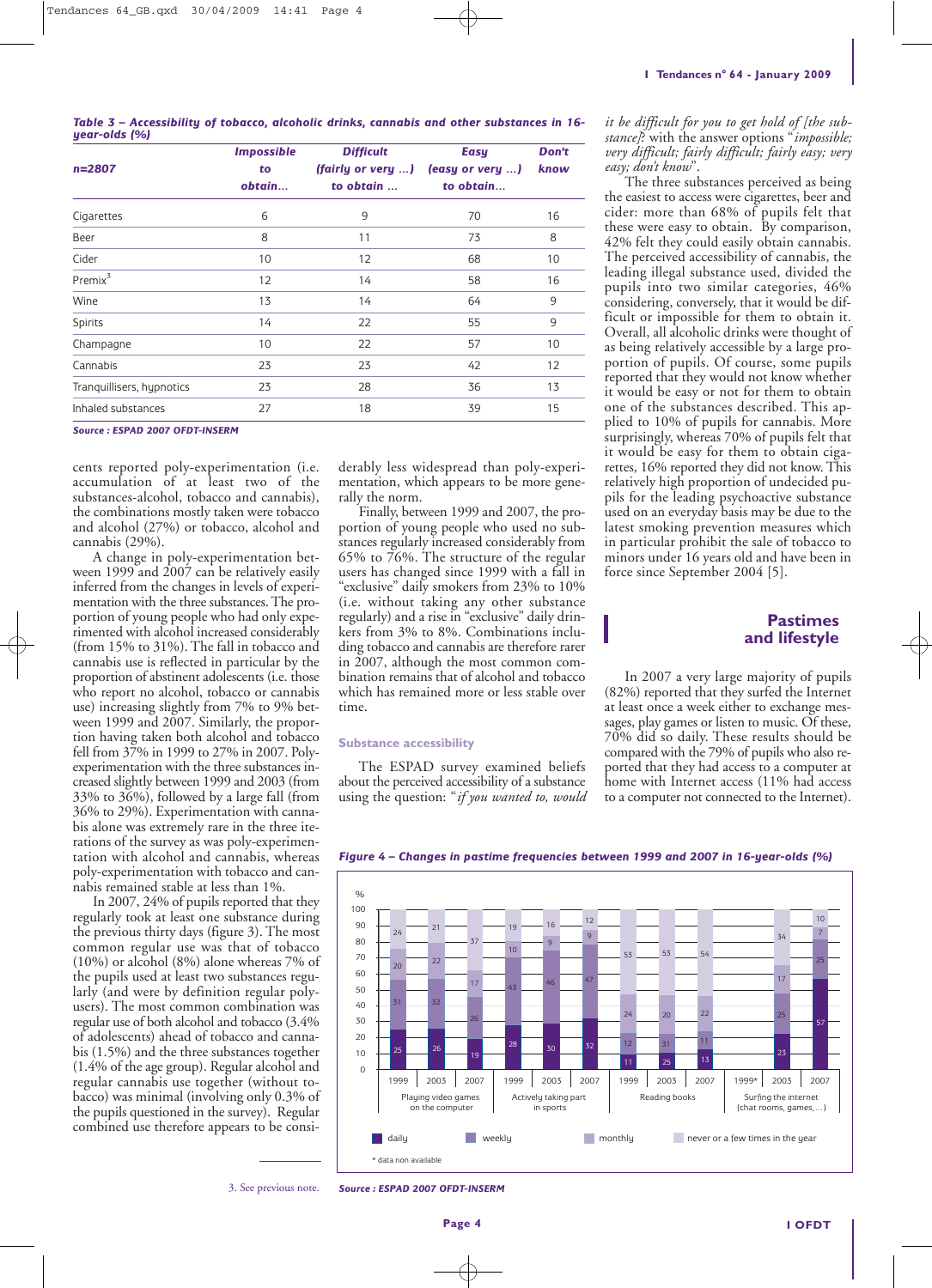Conversely, the activity least often performed was still reading a book (apart from those read for school purposes).

Less than half of the pupils spent time reading each month and slightly over ten per cent of the adolescents reported that they read every day. Sports were the leading weekly pastime followed by video games, which appeared to be played less often in 2007 than in 1999 probably due to competition from the Internet, which allows people not only to play games but to do so with several people in a network. In parallel, the proportion of adolescents who surf the Internet daily doubled between 2003 and 2007, whereas the proportions did not change for reading or sports.

In terms of cultural events, the ESPAD survey shows that in 16-year-olds, the most popular is going out to the cinema: 91% of pupils questioned reported that they had been there during the last twelve months compared to 60% who had attended a sports gathering as a spectator, 44% for museums or

exhibitions, 43% for concerts and 34% for the theatre. More than a third of the pupils reported that they had been to the cinema at least once per month over the period although other outings were far less regular.

Overall, there were very little differences in these outings between the sexes. The largest difference was seen for sports events (67% of boys had been to a match compared to 54% of girls, p<0.001). We note that slightly more girls went to the theatre, to exhibitions or to concerts than boys.

Almost two-thirds of the young people questioned (63%) reported that they had spent time in a bar with their friends over the last twelve months, although only 24% reported that they had been there at once per week and 5% said they went there daily or almost daily. Evenings spent with (male or female) friends were much more popular, 84% reporting that they had spent at least one evening with friends either at home or in the friend's house over the last 12 months and more than one third reporting that they

ESPAD (European School Survey Project on Alcohol and Other Drugs) is a four yearly survey started on a European scale in 1995 by the Swedish Council for Information on Alcohol and Other Drugs (CAN) with support from the Council of Europe (Pompidou Group). It targets 16-year-old pupils, the age marking the end of the compulsory educational system in most European countries. The last survey was conducted in the second quarter of 2007 and included more than 35 countries including France, which took part in it for the third consecutive time [7].

The survey was conducted using a standardised methodology and self-administered questionnaire common to all of the participating countries, each national sample theoretically consisting of at least 2,400 16 year-old pupils. It therefore provides a very good comparison of tobacco, alcohol and drug using habits amongst young Europeans with experience going back more than ten years. The survey in France was conducted under the joint scientific supervision of OFDT and Inserm's "santé de l'adolescent" team (U 669), in partnership with the Ministry for Youth, National Education and Research (MJENR), the Ministry of Agriculture and Fisheries and the Secretary General for Catholic teaching. It was approved by the French Data Protection Authority (Cnil), reference EC n°07001994.

The 2007 sample was obtained by the DEPP (Direction de l'évaluation, de la prospective et de la performance) using a matched random sampling<sup>4</sup> based on the following criteria: type of establishment (junior/senior high school), type of education

(general, professional, etc.), location of establishments (in an urban or rural district), sector (public or private) and possible location in a priority education zone. As in 1999 and 2003, randomisation involved selecting two classes (a total of 404 classes were sampled) per establishment, all of the pupils in which were questioned. Overall, between April and May 2007, 2,950 pupils born in 1991, i.e. 15 or 16 years old at the time of the survey (referred to here as the "16-yearolds"), each completed the questionnaire in class in the presence of a surveyor responsible for describing the survey to them and explaining to them how to complete it. The class participation was 98.3%, and taking account of absentees on the day of the survey, and refusals to take part, the pupil participation rate was 90%. After data quality control, the sample analysed included 2,807 pupils (of which 1421 were boys) representative of adolescents born in 1991 (more than 98% of whom were in secondary level education for this year of birth).

The 2007 data were adjusted to ensure that they were representative of pupils from agriculture who make up approximately 5% of pupils educated in the secondary sector in France. The results from the previous ESPAD 1999 and 2003 surveys were based on analyses of 2,284 and 2,297 school pupils respectively.

As concerns comparisons between the different survey iterations, although the data reported are raw prevalence figures, the tests relating to 1999 and 2003 are based on standardised data on the 2007 structure excluding agriculture pupils.

had done so at least once a week. Spending time in open public places was even more common, 91% having done this during the period and more than a quarter reporting that they did so almost every day.

Peer sociability plays an important role in young adolescents who make full use of the new communication methods available to them nowadays. Use of mobile phones to contact friends was very prevalent (87% had used one during the previous twelve months) and more common than use of a landline phone (74%); 33% used their mobile phone almost everyday compared to 17% who used a landline. Text messaging was also very popular in the adolescent population: 86% had sent texts to their friends during the period and, particularly, 62% sent them almost every day.

The sociability profiles also differed clearly by sex. Girls used the telephone more (in all forms) than boys and, in general, appeared to have more contact with their (male or female) friends than boys. More specifically, they declared more often than boys that they had gone to a bar or a private party or had seen their friends during the year in the places and on the occasions asked about. However, apart from very common use of the telephone, the difference between boys and girls was often small.

Finally, overall, school, which for 16-yearolds is still the main focus of the adolescent's life, was generally enjoyed. Almost half of the pupils (44%) reported this year that they liked school either "fairly well or a lot", girls more often than boys (48% vs. 40%), but almost three out of ten (27%) reported that they liked school "not much or not at all", with more boys in this latter group than girls (30% vs. 25%). One out of ten adolescents reported that they "often" arrived late, 4% that they "often" missed classes and 7% that they were "often" absent for at least a day. The last of these three groups contained more girls than boys, although late attendances or absence from a lesson were divided equally between the sexes. Intermittent absences and absenteeism appeared to be extremely stable since the 1999 survey. Finally, we should note that when classes included pupils from both sexes, 77% of the pupils reported that they had very good and easy relationships with pupils of the opposite sex, girls reporting this as much as boys (77% vs. 78%).

#### **Delinquent or violent behaviour**

Delinquent, violent, malicious or anti-social behaviour are not uncommon in adolescents although their frequencies depend on the type of activity considered. Almost one out of five 16-year-old adolescents reported

<sup>4.</sup> Sampling using an algorithm producing a random matched sample from a total group established from ancillary information obtained in the database. For more information refer to the Insee website: www.insee.fr.